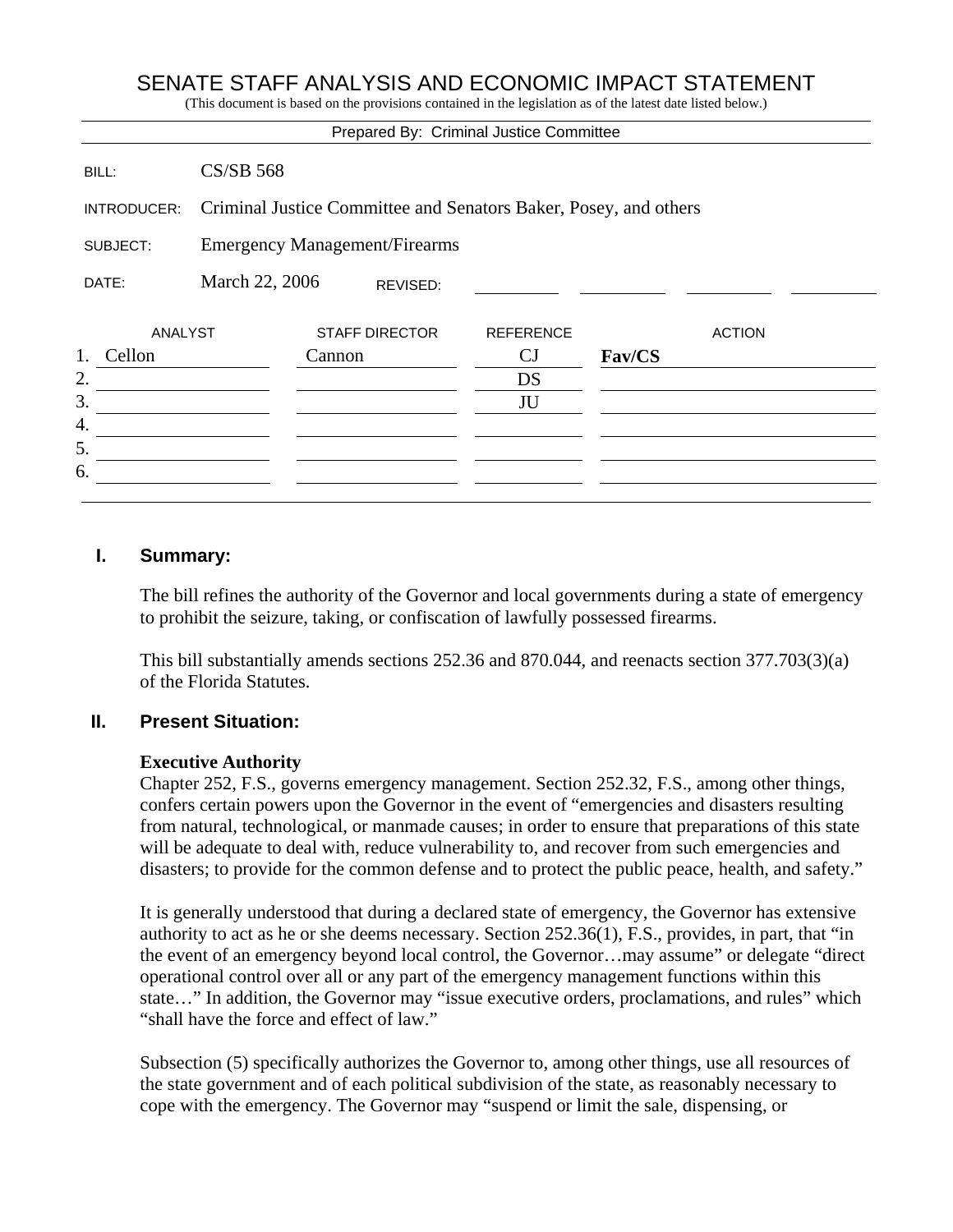transportation of alcoholic beverages, firearms, explosives, and combustibles." s. 252.36(5)(h), F.S.

The Governor is also directed to "take such action and give such direction to state and local law enforcement officers and agencies as may be reasonable and necessary" to secure compliance with the State Emergency Management Act and the Florida Hazardous Materials Emergency Response and Community Right-To-Know Act in ch. 252, F.S. s. 252.36(6), F.S.

A declared State of Emergency is limited to 60 days, unless renewed by the Governor or terminated by the Legislature.

#### **Local Government Authority**

Section 870.041, F.S. states: "In the event of overt acts of violence, or the imminent threat of such violence, within a county or a municipality and the Governor has not declared a state of emergency to exist, local officers shall be empowered to declare such a state of emergency exists" within the parameters of ss. 870.041 – 870.048, F.S., generally for a period of 72 hours.

Whenever a local government declares a state of emergency, the following acts are automatically prohibited:

- the sale of, or offer to sell, with or without consideration, any ammunition or gun or other firearm of any size or description;
- the intentional display, after the emergency is declared, by or in any store or shop, of any ammunition or gun or other firearm of any size or description; and
- the intentional possession in a public place of a firearm by a person, except a duly authorized law enforcement official or person in military service acting in the official performance of her or his duty.

s. 870.044, F.S.

## **Recent Experiences in the Aftermath of Hurricane Katrina**

In the days following Hurricane Katrina making landfall, the mayor of New Orleans had the authority under Louisiana law, to declare martial law and order citizens to evacuate the city. It was reported that police officers confiscated even legally registered firearms from citizens in preparation for the mass forced evacuation. The superintendent of police declared that "only law enforcement are allowed to have weapons." (New York Times, September 8, 2005, "New Orleans Begins Confiscating Firearms as Water Recedes.")

## **III. Effect of Proposed Changes:**

The bill amends ss. 252.36 and 870.044, F.S. (Executive power and Local Government power in states of emergency), to prohibit the seizure, taking, or confiscation of lawfully possessed firearms, unless a person is engaged in the commission of a criminal act. The bill also reenacts s. 377.703(3), F.S., for the purpose of incorporating a reference to s. 252.36, F.S.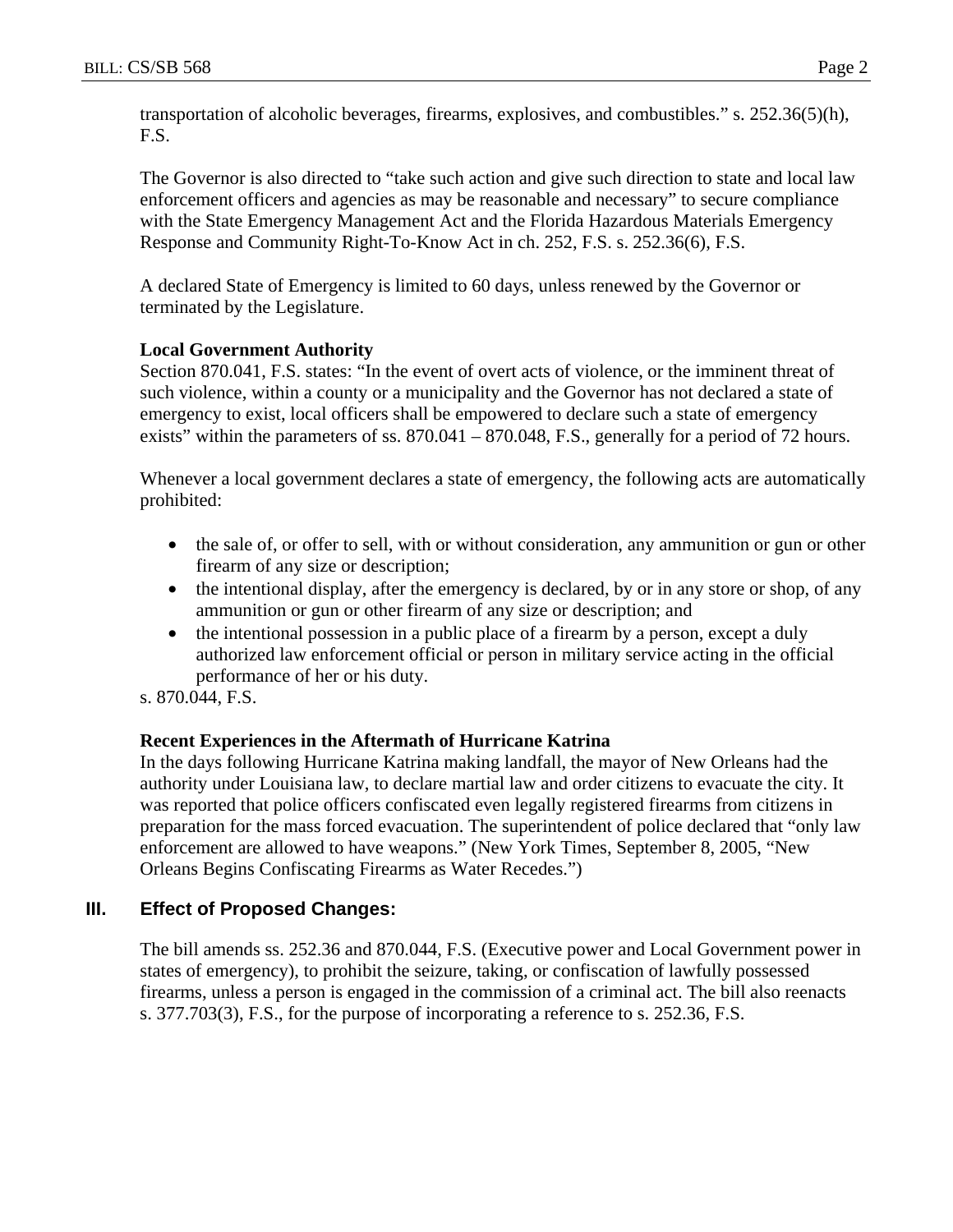#### **IV. Constitutional Issues:**

A. Municipality/County Mandates Restrictions:

None.

B. Public Records/Open Meetings Issues:

None.

C. Trust Funds Restrictions:

None.

# **V. Economic Impact and Fiscal Note:**

A. Tax/Fee Issues:

None.

B. Private Sector Impact:

None.

C. Government Sector Impact:

None.

## **VI. Technical Deficiencies:**

None.

#### **VII. Related Issues:**

None.

This Senate staff analysis does not reflect the intent or official position of the bill's introducer or the Florida Senate.